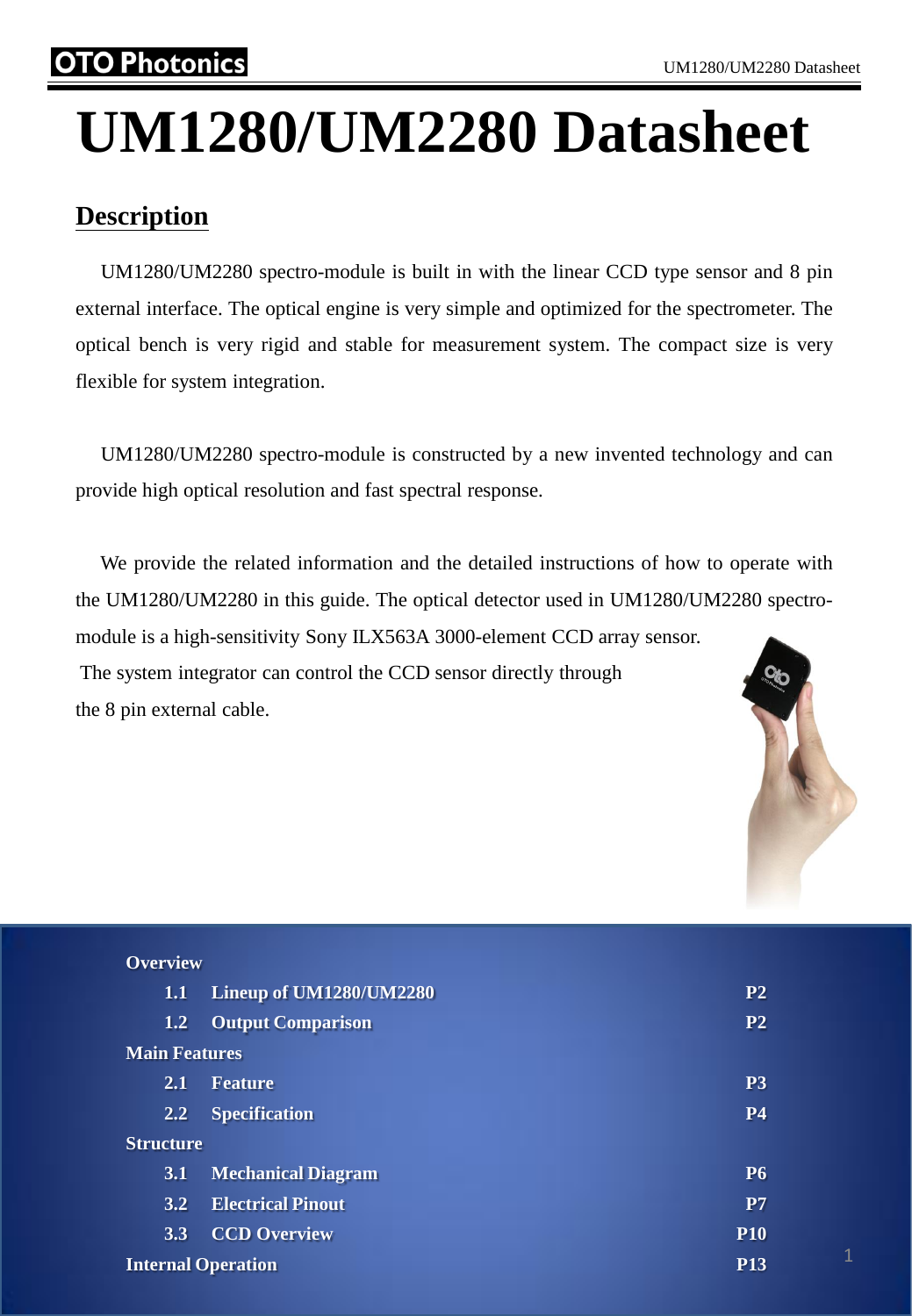# Photonics

# **Overview**

# **1.1 Lineup of UM1280/UM2280**

|                          |             |             |            | Spectral response range (nm) |  |  |            |                     |     |                    |       |     |    |     |         |      |           | Slit size | Resolution |                               |     |       | Dark  | <b>Stray</b> |
|--------------------------|-------------|-------------|------------|------------------------------|--|--|------------|---------------------|-----|--------------------|-------|-----|----|-----|---------|------|-----------|-----------|------------|-------------------------------|-----|-------|-------|--------------|
| Model                    | Type        |             | 300<br>200 |                              |  |  | 500<br>400 |                     | 600 |                    | (700) | 800 |    | 900 |         | 1000 | $(\mu m)$ | (nm)      | CCD type   | <b>SNR</b>                    | A/D | noise | light |              |
| <b>UM1280-V</b>          |             | Standard    |            |                              |  |  |            |                     |     |                    |       |     |    |     |         |      |           | 25        | 5.5        | ILX563A                       |     |       |       |              |
|                          |             |             |            |                              |  |  |            |                     |     |                    |       |     |    |     |         |      | 40        | 10        | ILX563A    |                               |     |       |       |              |
| <b>UM2280-V</b><br>eries | High        |             |            |                              |  |  |            | $380$ nm $- 780$ nm |     |                    |       |     |    |     |         |      | 25        | 5.5       |            |                               |     |       |       |              |
|                          |             | Sensitivity |            |                              |  |  |            |                     |     |                    |       |     |    |     |         |      |           | 40        | 10         | ÷<br>cylindrical lens         | 150 |       | 52    | 0.5%         |
| UM1280-                  | cn<br>ŠΙ    | Standard    |            |                              |  |  |            |                     |     |                    |       |     | 25 | 6   | ILX563A |      | 16        |           |            |                               |     |       |       |              |
| V <sub>2</sub>           |             |             |            |                              |  |  |            |                     |     |                    |       |     |    |     |         | 40   | 10        |           |            |                               |     |       |       |              |
| UM2280-                  | High        |             |            |                              |  |  |            |                     |     | $340$ nm $-850$ nm |       |     |    |     |         |      | 25        | 6         | ILX563A    |                               |     |       |       |              |
| V <sub>2</sub>           | Sensitivity |             |            |                              |  |  |            |                     |     |                    |       |     |    |     |         |      |           | 40        | 10         | $\ddot{}$<br>cylindrical lens |     |       |       |              |

UM1280-V, UM1280-V2 are the standard type spectrometer module.

UM2280-V, UM2280-V2 with new optical design provide high sensitivity performance.



New optical design spectrometer shows 2.5 times efficiency toward standard type spectrometer.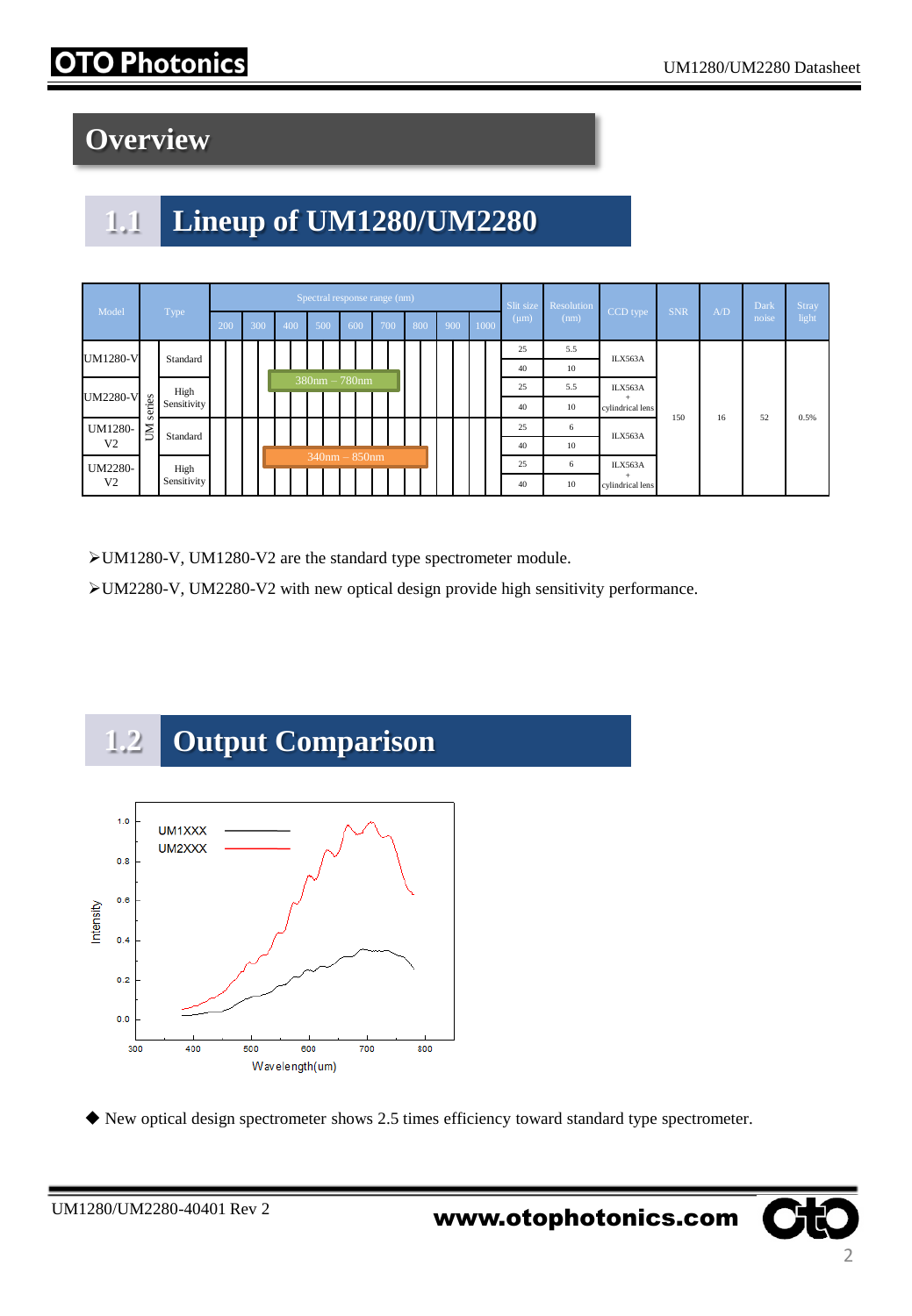## **Main Features**

**2.1 Feature**

## **SONY ILX563A Detector**

 $\Box$  High sensitivity detector

Readout Rate: 2 MHz

## **Optics**

- $\Box$  Optical resolution: 5.5 ~10nm (FWHM)
- $\Box$  slit width: 25 or 40 µm

## **Electrical Performance**

 $\Box$  Integration times: from 1 ms to the time user defined

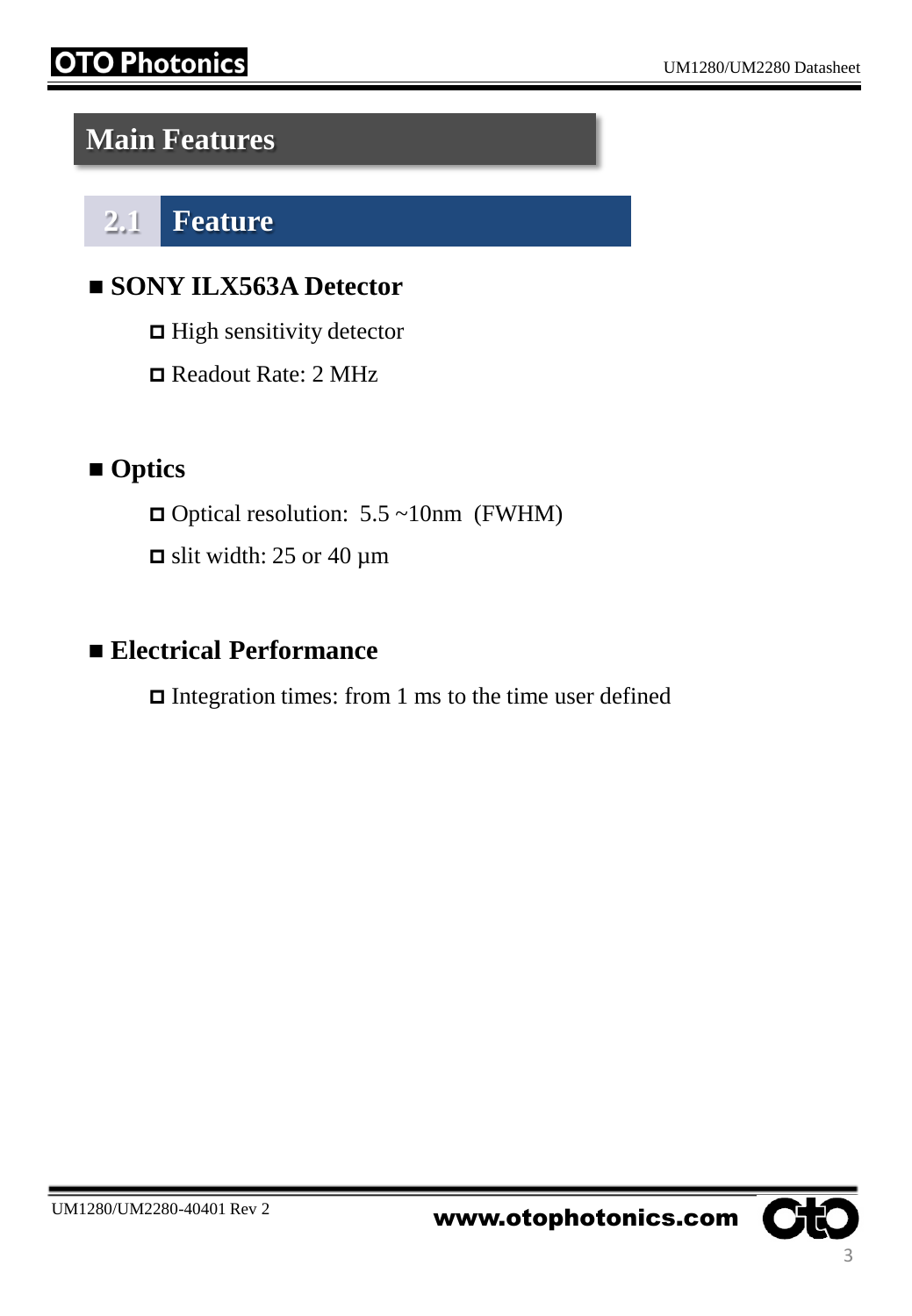# **2.2 Specification**

#### **Absolute Maximum Ratings**

 $\Box$  CCD input power V<sub>CC</sub>: + 5.25 V<sub>DC</sub>

#### **Physical Specifications**

 $\Box$  Physical dimensions: 39.25 mm (W) x 43.54 mm (D) x 10.1 mm (H)

 $\Box$  Weight: 8 g

#### **Power**

 $\Box$  Power requirement: 12 mA at +5 V<sub>DC</sub>

 $\Box$  Supply voltage: 4.5 – 5.5 V

#### ■ Spectro-module

MEMS Optical Structure

Input fiber connector: SMA 905

 $\Box$  Entrance slit: 25 or 40  $\mu$ m

□ Detector: Sony ILX563A CCD

Filters: 2nd & 3rd order rejection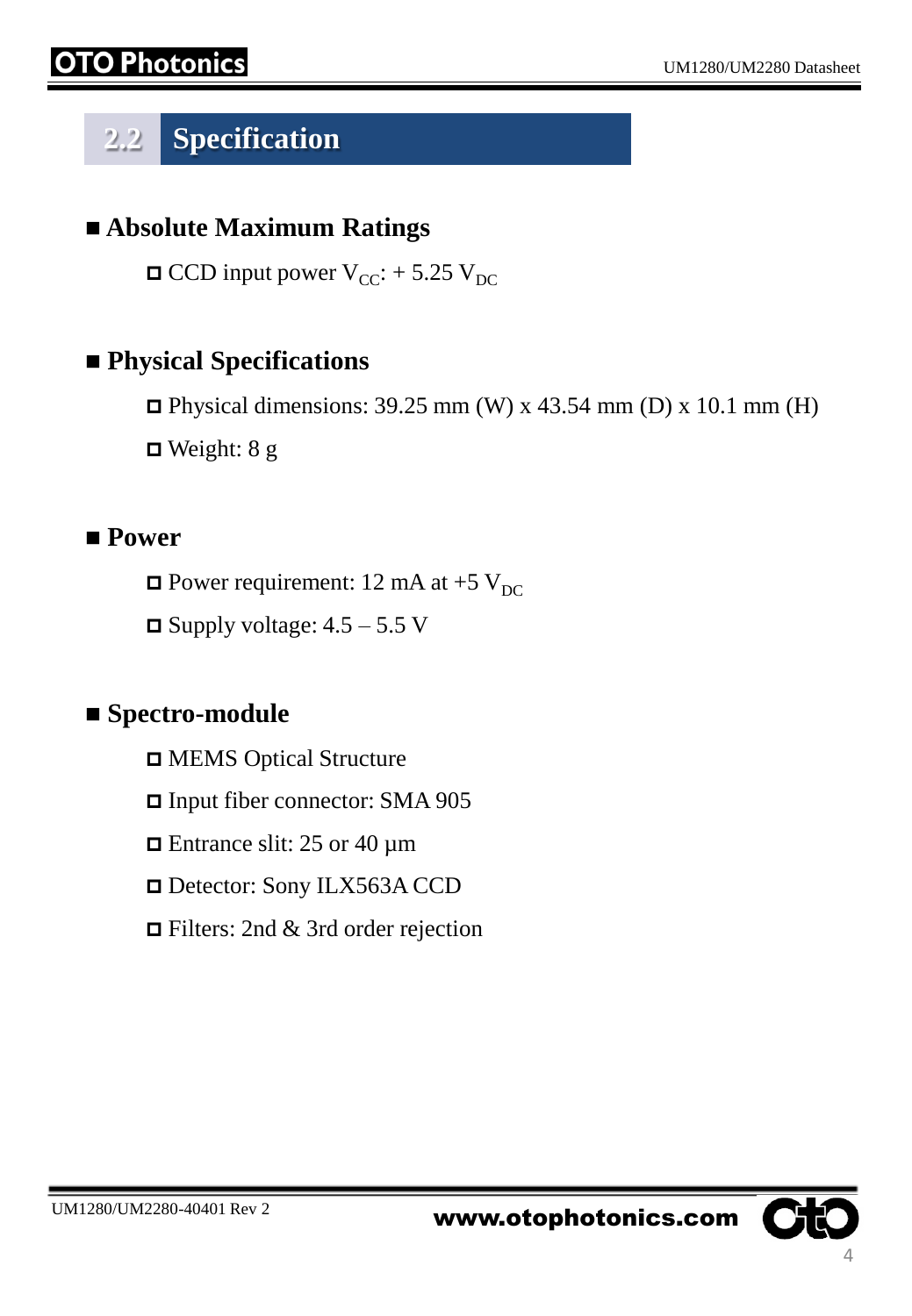#### **Spectroscopic**

Wavelength range:  $380 \sim 780$  nm;  $340 \sim 850$  nm

 $\Box$  Integration time: 1 ms ~ user defined

 $\Box$  Resolution (FWHM): 5.5~10 nm

#### **Environmental Conditions**

Temperature: -30℃ to +70℃ Storage & -10℃ to +50℃ Operation

 $\Box$  Humidity: 0% - 90% non-condensing

#### **Interfaces**

CCD direct control

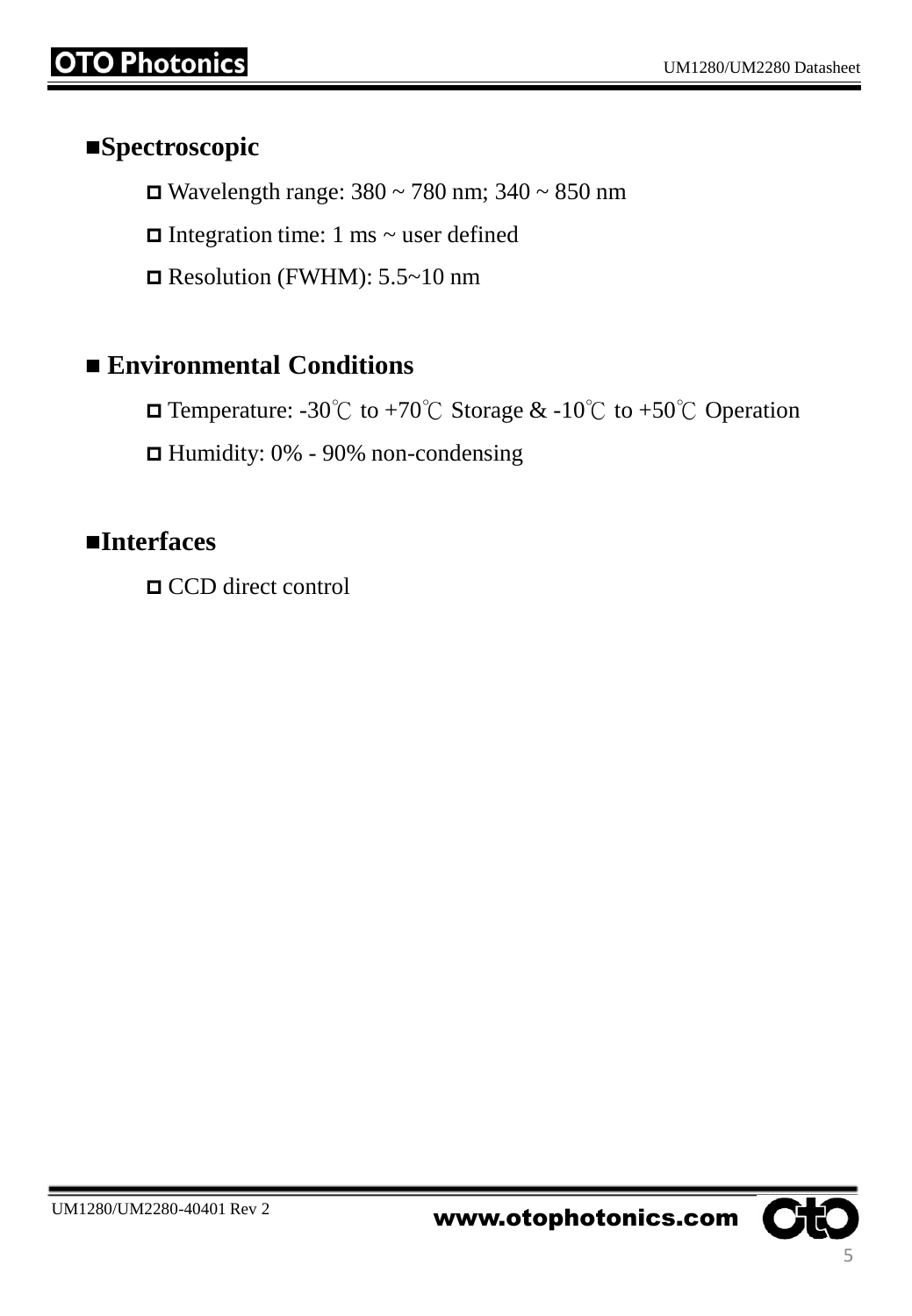# **OTO Photonics**

# **Structure**

# **3.1 Mechanical Diagram**



**Fig. 1: UM1280/UM2280 outer dimensions** 

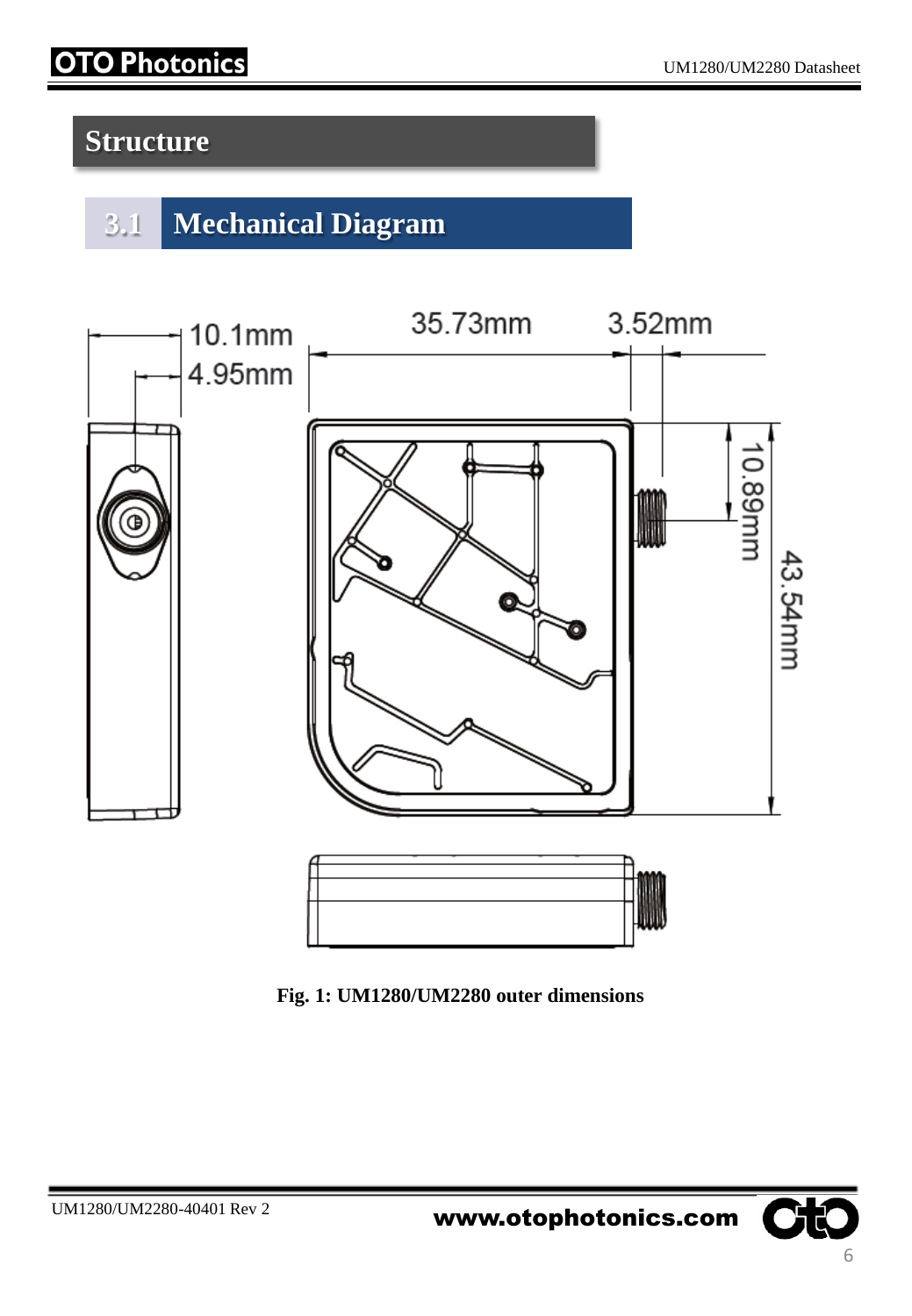# hatanics

# **3.2 Electrical Pinout**

 The following listed is the pin description for the UM1280/UM2280 External Connector. The UM1280/UM2280 module side is 8 pin interface. (pitch 1.0mm) The corresponding connector on board side is HTHR-08WR. Terminal P1 is assembled inside UM1280/UM2280. Terminal P2 is linked to the main board.



**Fig. 2: 8 pin Cable Drawing**

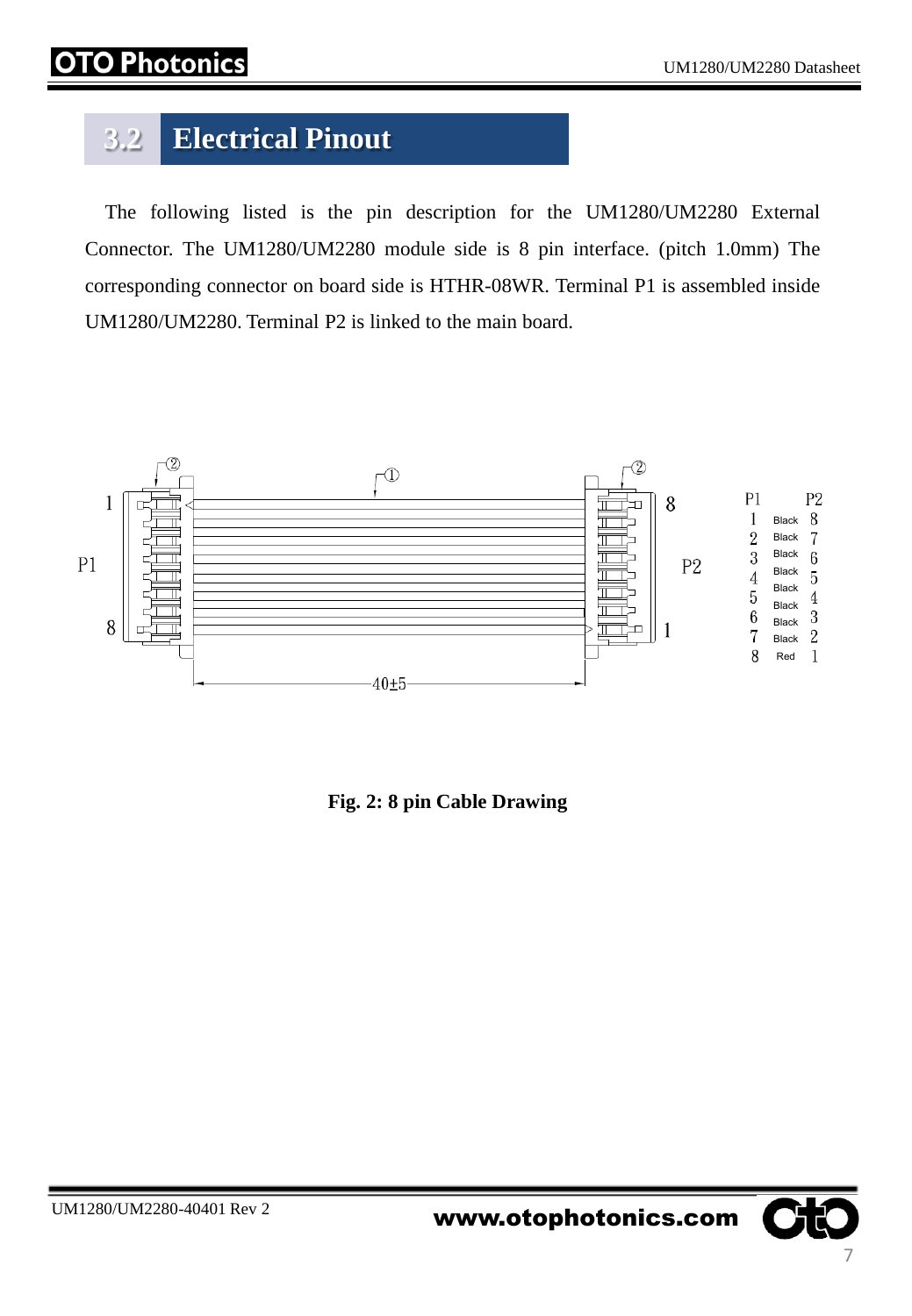

**Fig. 3: HTHR-08WR drawing**

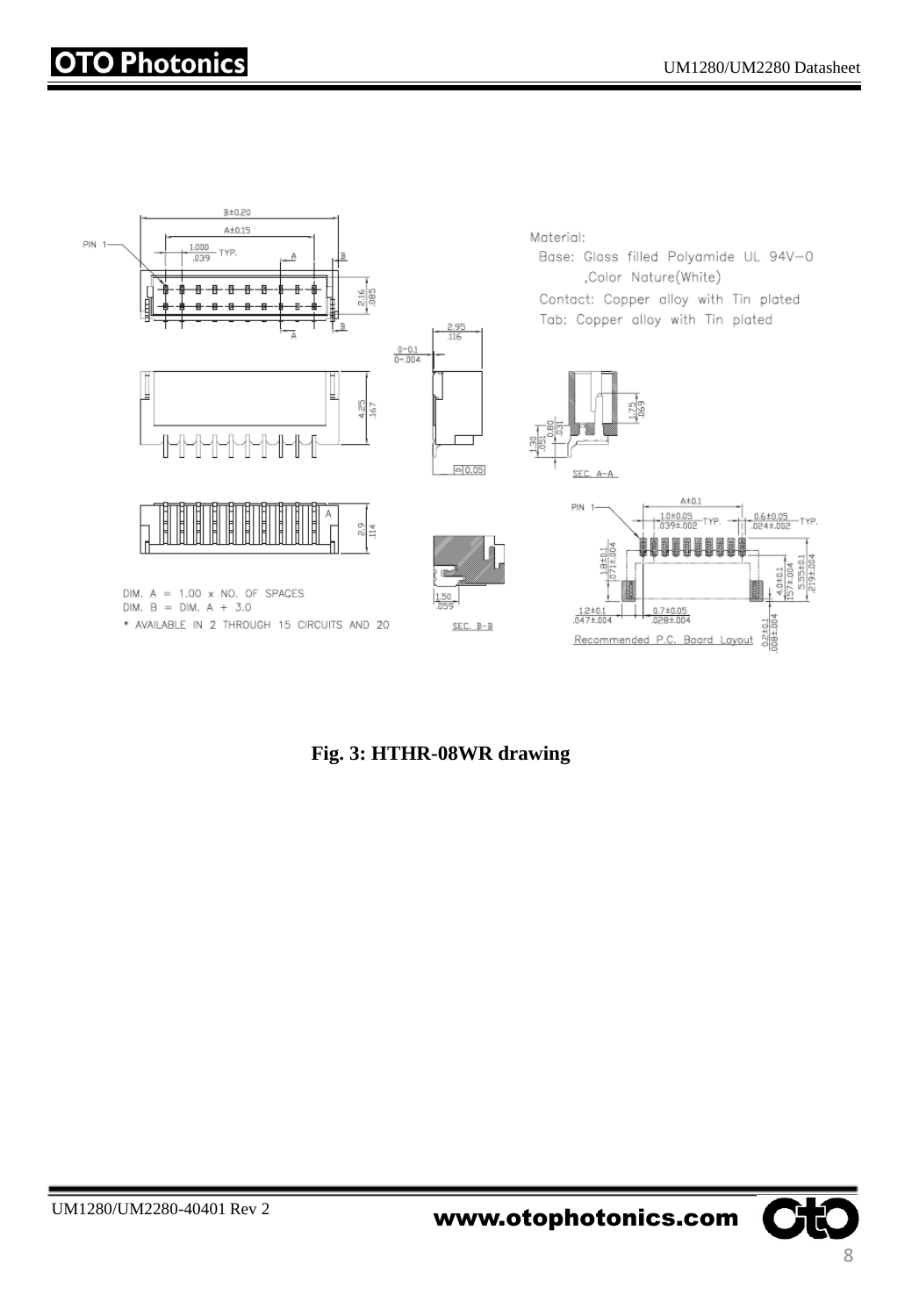#### **Pin# Description**

| Pin No.        | <b>Direction</b> | <b>Pin Name</b> | <b>Function</b>                                    |
|----------------|------------------|-----------------|----------------------------------------------------|
| 1              | Input            | <b>SH</b>       | <b>CCD SH Control</b>                              |
| 2              | Input            | Gain            | CCD Gain Control, the default is low gain (gain=1) |
| 3              | Analog Output    | <b>VOUT</b>     | <b>CCD</b> Video Output                            |
| $\overline{4}$ | <b>GND</b>       | <b>GND</b>      | <b>GND</b>                                         |
| 5              | Input            | <b>ROG</b>      | <b>CCD ROG Control</b>                             |
| 6              | Input            | <b>CLK</b>      | <b>CCD CLK Control</b>                             |
| 7              | Power            | $+5V$           | $CCD Power + 5V$                                   |
| 8              | <b>GND</b>       | <b>GND</b>      | <b>GND</b>                                         |

#### ■ Pin orientation

Looking at UM1280/UM2280 8 pin cable, red line is the pin 1 of 8 pin connector. (for main board)



**Fig. 4: CCD Board and Cable picture**

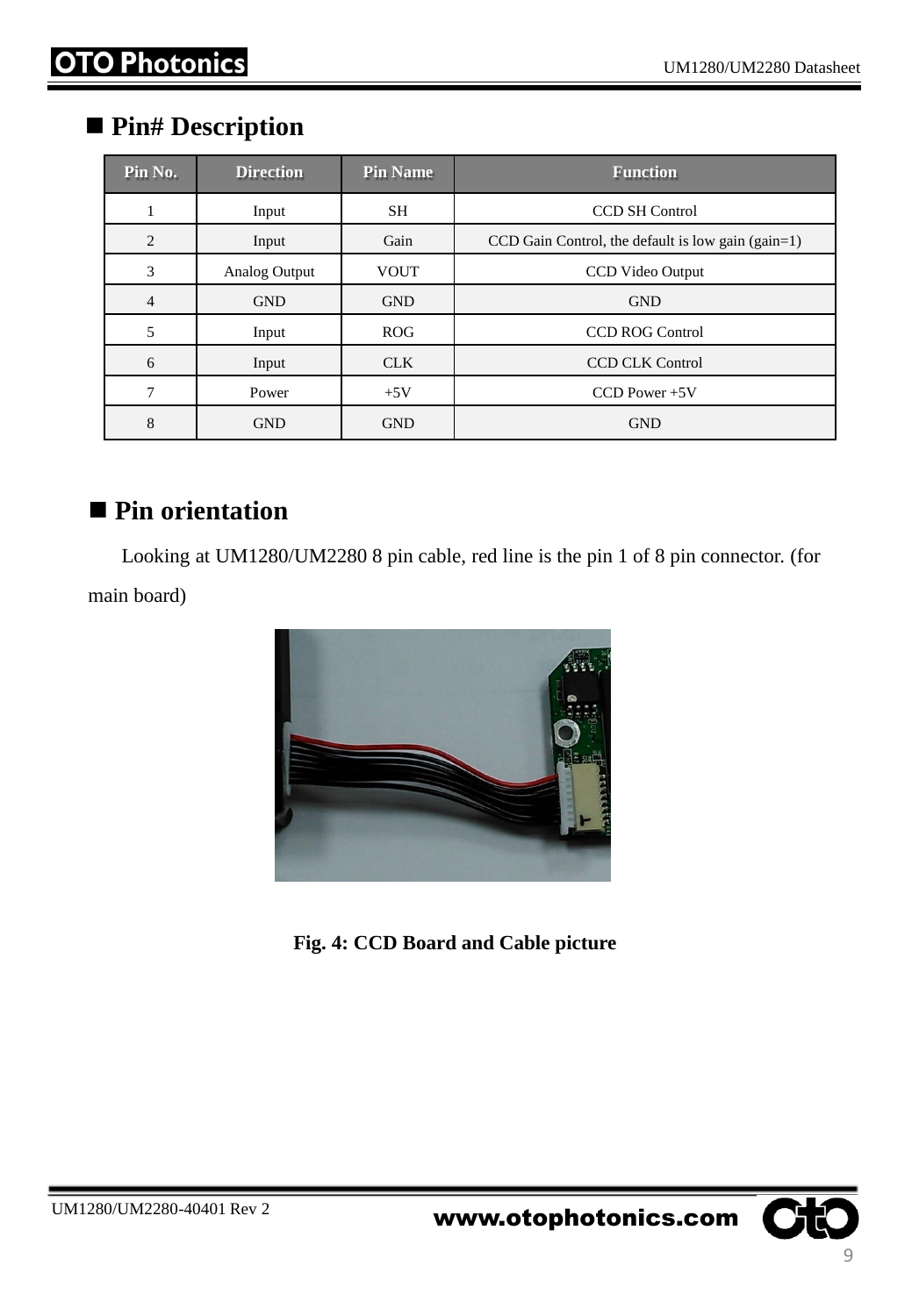# **3.3 CCD Overview**

#### **CCD DETECTOR**

 The ILX563A is a rectangular reduction type CCD linear image sensor designed for optical measuring equipment use. A built-in timing generator and clock-drivers ensure single 5V power supply for easy use.



**Fig. 5: CCD Block Diagram**

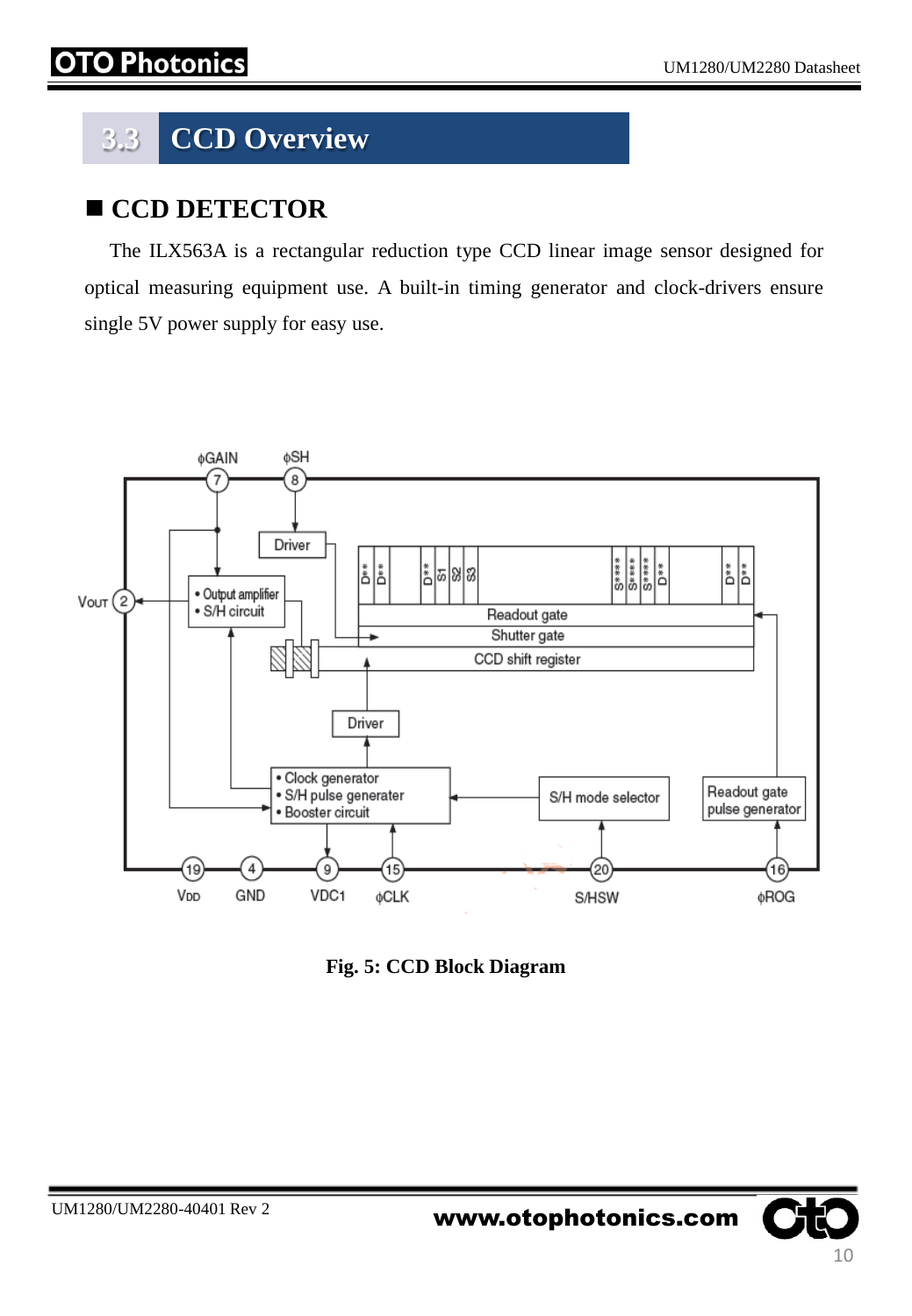

Note 2) When using shutter, ensure the period 32us or more between ¢SH rise and ¢CLK stop. Note 3) 6080 or more clock pulses are required.

**Fig.6: CCD operation timing waveform**

 There are two operation modes in this Sony CCD. One is sample & hold mode, the other is without the sample/hold mode. The above timing chart is running without the sample/hold mode. There is one reset level during two clock cycles. UM1280/UM2280 is operated under this mode. The corresponding AFE (Analog Front End) device needs to be run at CDS mode. (Correlated Double Sample)

 The CCD operation sequence is exposed-transferred-readout. We need to perform the integration time first, then, read the Vout in the next cycle. The operation is like pipeline. The Vout signal shows in the top waveform actually is the exposed result in the previous cycle. The output signal is almost proportion to the integration time. When the light energy or integration time is long enough to fully charge the pixel, the CCD output will be saturated.

UM1280/UM2280-40401 Rev 2 **www.otophotonics.com**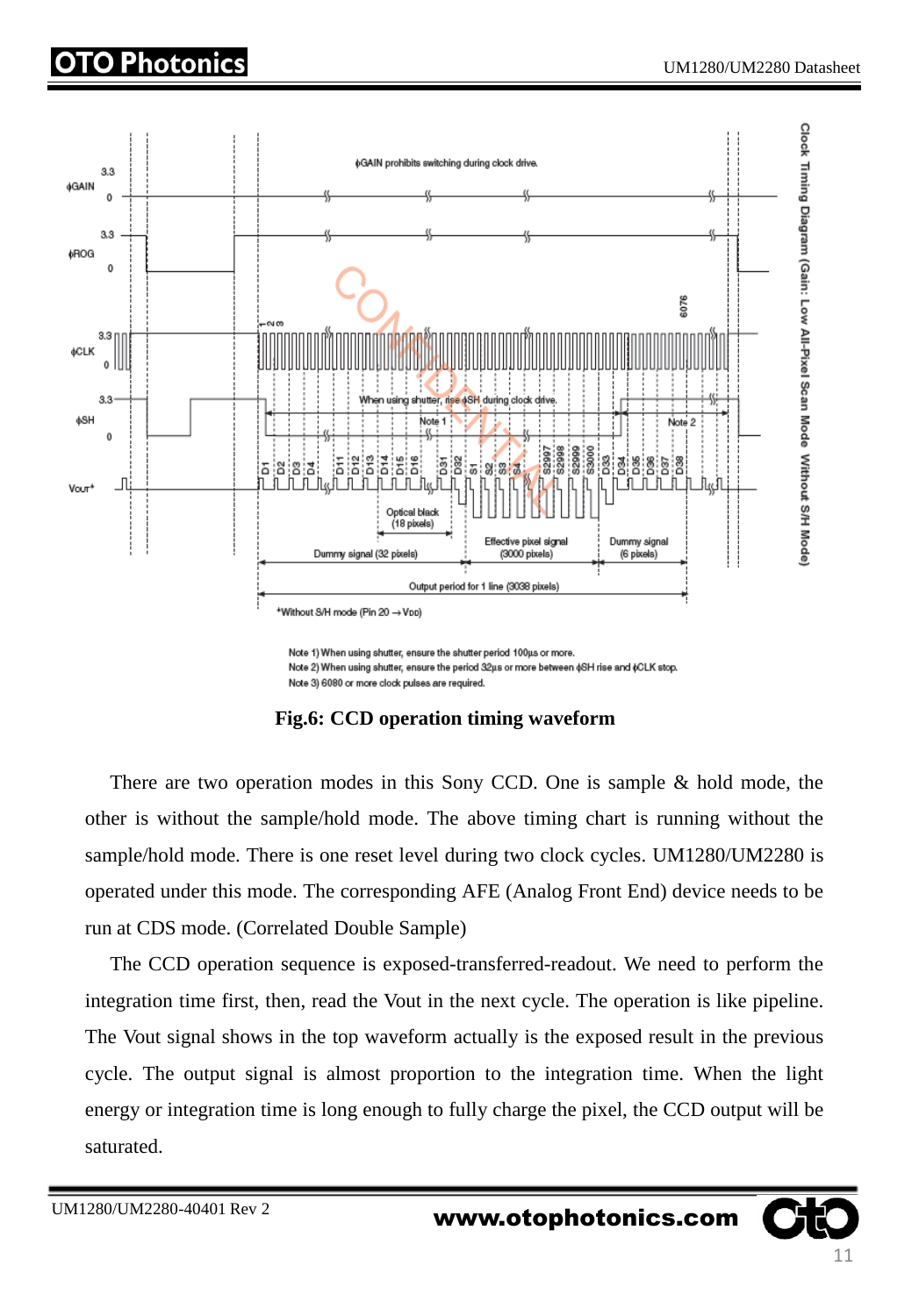#### **CCD/SYSTEM NOISE**

 There are three major sources impact the Vout signal reading. One is the light source stability, the second is the electronics noise, and the other is CCD detector noise. If we don't consider the light source impact, we can check the dark noise performance of this system. The dark noise we define here is the RMS of Vout signal under 1ms integration time in dark condition. So the dark noise will be only contributed by electronics readout noise and the CCD sensor.

 The other major parameter to define the noise performance is the SNR. The SNR we define here is the ratio of the full signal (65535 counts) to the RMS value under the full signal condition. The higher SNR performance indicates the readout signal is more stable. It will be helpful for the low signal differentiation.

#### **SIGNALAVERAGING**

 Generally, there are two options for the signal curve operations. The first one is the signal averaging. By the averaging method, we can reduce the noise impact on each pixel. Sure, more sampling points will bring the better averaging performance. But it will need more time to get one spectra. When we use the time-base type of signal averaging, the S:N increases by the square root of the number of samples. Thus, a S:N is readily 10x achieved by averaging 100 spectra.

 The other curve smoothing is boxcar filter. It can average the adjacent points to show the smoother curve. But if the target signal is peak type, the boxcar may not be suitable for this.

 These two methods can be enabled at the same time if the measurement target is suitable for this operation.